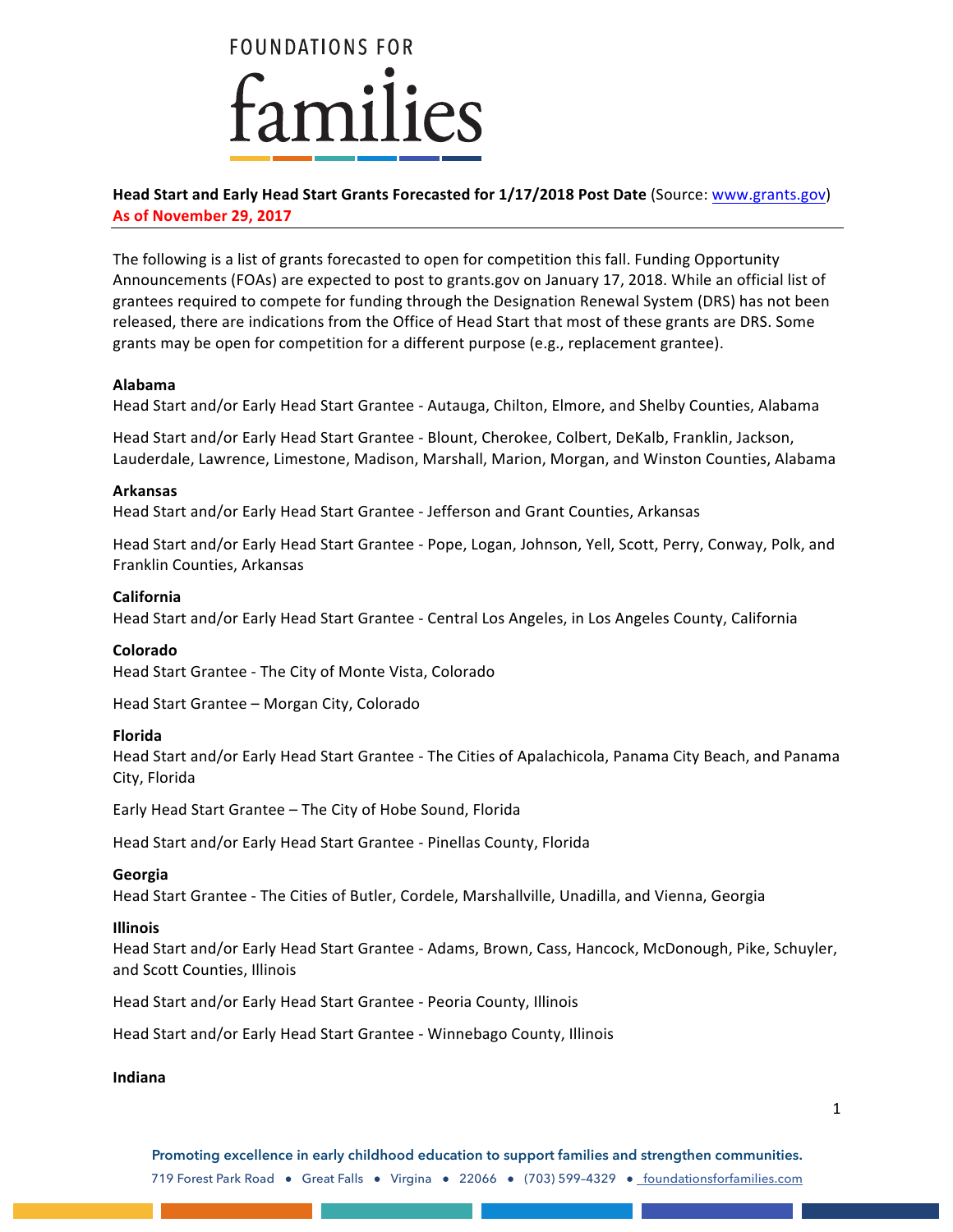Head Start and/or Early Head Start Grantee - Clark County, Indiana

Head Start and/or Early Head Start Grantee - Wayne County, Indiana

#### **Kentucky**

Head Start and/or Early Head Start Grantee - Clark, Estill, Garrard, Jackson, Laurel, Madison, Powell, and Rockcastle Counties, Kentucky

#### **Louisiana**

Head Start Grantee - St. John the Baptist Parish, Louisiana

Head Start Grantee - St. Mary and Vermilion Parishes, Louisiana

### **Maryland**

Head Start Grantee - Charles County, Maryland

### **Michigan**

Head Start and/or Early Head Start Grantee - Barry, Calhoun, and St. Joseph Counties, Michigan

Head Start and/or Early Head Start Grantee - Genesee County, Michigan

Head Start and/or Early Head Start Grantee - Washtenaw County, Michigan

### **Mississippi**

Head Start and/or Early Head Start Grantee - George County, Mississippi

#### **Missouri**

Head Start and/or Early Head Start Grantee - Clay, Platte, and Jackson Counties, Missouri

#### **New Mexico**

Early Head Start Grantee - City of Albuquerque and Bernalillo County, New Mexico

#### **New York**

Head Start and/or Early Head Start Grantee - Chemung County, New York

Migrant and Seasonal Head Start Grantee - Florida, in Orange County, New York

Head Start and/or Early Head Start Grantee - Kings County, New York

Head Start and/or Early Head Start Grantee - New York (Northern Manhattan, Washington Heights, West Harlem, Hamilton Heights, and Chinatown), New York

Head Start and/or Early Head Start Grantee - Soundview, Bronx County, New York

Head Start Grantee - Queens County, New York

#### **Ohio**

Head Start and/or Early Head Start Grantee - Clark, Madison, and Montgomery Counties, Ohio

#### **Oregon**

Head Start and/or Early Head Start Grantee - Yamhill County, Oregon

#### **Pennsylvania**

Head Start and/or Early Head Start Grantee - Beaver County, Pennsylvania

Head Start and/or Early Head Start Grantee - Lancaster County, Pennsylvania

**Promoting excellence in early childhood education to support families and strengthen communities.** 719 Forest Park Road ● Great Falls ● Virgina ● 22066 ● (703) 599–4329 ● foundationsforfamilies.com